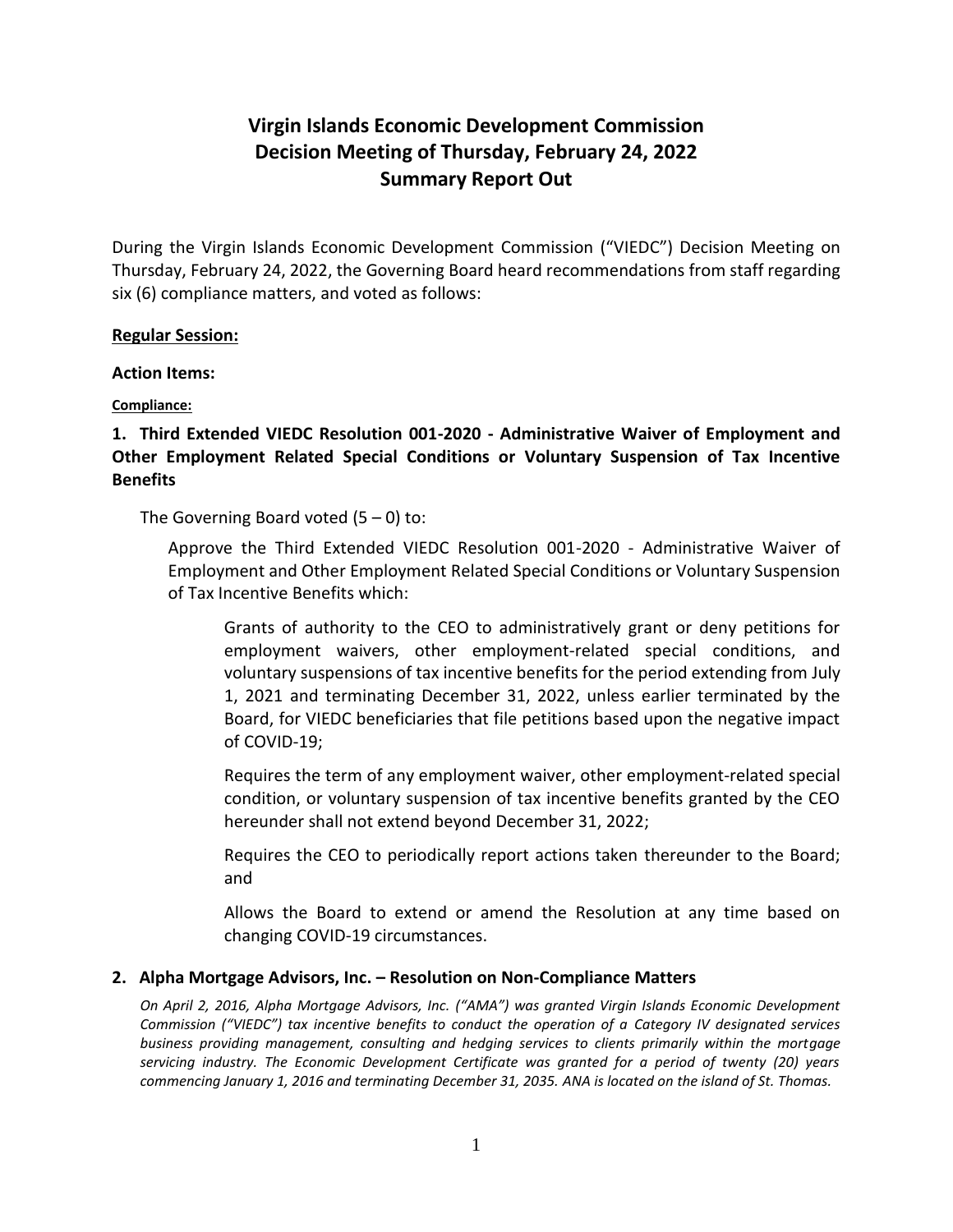*By letter dated July 5, 2019, Legal Counsel to the AMA informed the VIEDC that the AMA is requesting termination of its Certificate of Incentives effective August 15, 2019. Per the letter, within the last 18 months the AMA's client lost over half of its bank client trading volume and the management agreement between the AMA and its client was terminated as of June 30, 2019. As a result, effective August 15, 2019, AMA will cease operations in the Territory.*

The Governing Board voted  $(5 - 0)$  to:

- 1. Find Alpha Mortgage Advisors, Inc. was out of compliance with Special Condition No. 1 (Charitable Contribution) during 2016 and 2019 and No. 2 (Educational Assistance) during 2019.
- 2. Accept Alpha Mortgage Advisors, Inc.'s excess charitable contributions in 2017 and 2018 and apply these excess contributions to 2016 and 2019.
- 3. Find Alpha Mortgage Advisors, Inc. was out of compliance with Special Condition No. 5 (401(k) plan) for 2017 and 2018.
- 4. Require Alpha Mortgage Advisors, Inc. to compensate each former employee who was employed during 2017 and 2018 the amount of 3% of the employees' salary during 2017 and 2018 which totals \$12,344.89, for failure to contribute to a 401k or similar plan during that year4.
- 5. Find Alpha Mortgage Advisors, Inc. failed to provide a transfer pricing study or comparable study to the Economic Development Commission as required in Special Condition No. 9, to provide documentation to adequately support that the fees charged for services met applicable pricing standards or to satisfy that a study was not applicable, and that VIEDC shall notify the Bureau of Internal Revenue of same.
- 6. Find that Alpha Mortgage Advisors, Inc. had until the end of the certificate period to comply with Standard Condition No. 4 (Management Training Program).
- 7. Find that Alpha Mortgage Advisors, Inc. did not substantiate compliance with Standard Condition No. 7 (Donated Leave), which was not provided in its employee handbook, and forgive Alpha Mortgage for non- compliance since no employees were adversely affected by the lack of this benefit during the period January 1, 2016 to August 15, 2019.
- 8. Grant Alpha Mortgage Advisors, Inc. a termination of its Certificate of Tax Incentives pursuant to 29 V.I.C. § 719 (b) and (c) effective August 15, 2019 conditioned upon receipt of proof of compensation made to employees to satisfy Special Condition No. 5 as required by the Board within 30 days of February 24, 2022.
- 9. Require an Order to Show Cause why its VIEDC Certificate of incentives should not be summarily revoked shall be issued pursuant to 29 V.I.C. § 722, should Alpha Mortgage Advisors, Inc. not comply with its required obligations within the time period.

## **3. Black Diamond Advisors, LLLP – Resolution on Non-Compliance Matters**

*On July 7, 2012, Black Diamond Advisors, LLLP ("BDA") was granted Virgin Islands Economic Development Commission ("VIEDC") tax incentive benefits to conduct the operation of a Category IIA designated service*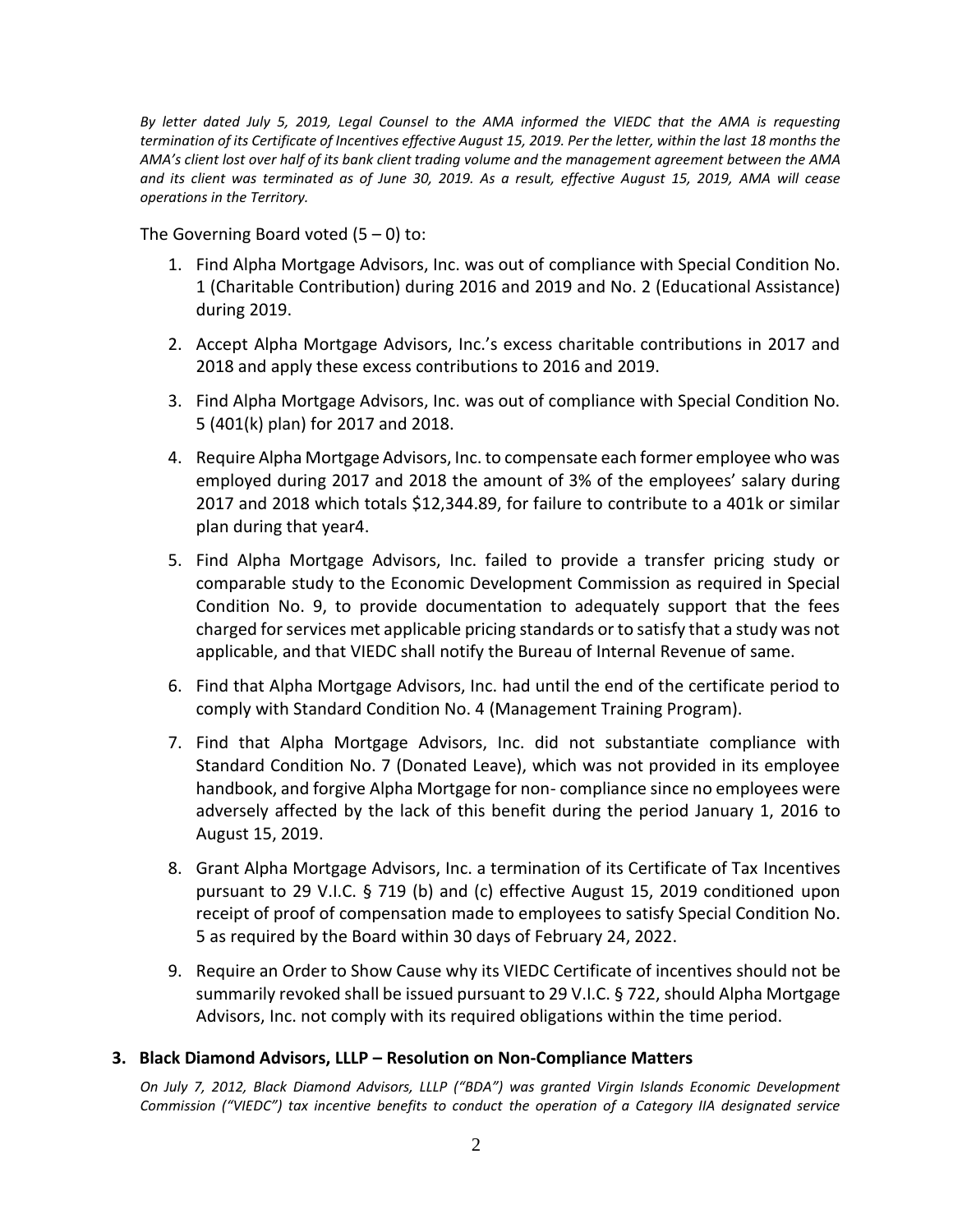*business providing asset and business management, consulting services, investment management and advisory services. The Certificate was granted for a period of 10 years commencing October 1, 2012 and terminating September 30, 2022. BDA is located on the island of St. Thomas.*

The Governing Board voted  $(5 - 0)$  to:

- 1. Acknowledge Black Diamond Advisors, LLLP was out of compliance for the period January 1, 2017 to December 31, 2019 with the requirement for engaging in business with an entity not holding a valid current U.S.V.I business license**.**
- 2. Release Black Diamond Advisors, LLLP from any penalty and fines to the VIEDC pursuant to 29 VIC Section 723(c) for the period 2017.
- 3. Assess Black Diamond Advisors, LLLP a fine in the amount of Five Hundred Seventytwo Dollars (\$572.00) to satisfy its failure to purchase all goods and services from entities duly licensed in the U.S. Virgin Islands in 2018 and 2019.
- 4. Require the action by the Commission not release Black Diamond Advisors, LLLP from any other obligations, contractual agreements, laws, or regulations related to the beneficiary's activities with any other federal or local governmental entity or its obligation contractual or otherwise with other entities.
- 5. Require Black Diamond Advisors, LLLP to fulfil its aforementioned payment obligation within 10 days of receipt of formal notice of VIEDC Governing Board action**.**
- 6. Require an Order to Show Cause why its VIEDC Certificate of incentives should not be summarily revoked shall be issued pursuant to 29 V.I.C. § 722, should Black Diamond Advisors, LLLP not comply with its payment obligation within the time period.
- 7. Deem Black Diamond Advisors, LLLP in compliance with the terms and conditions of its Certificate of Tax Incentives for the period January 1, 2014 to December 31, 2019, upon receipt of payment of the assessed fine.

## **4. Black Diamond Holdings, LLLP – Resolution on Non-Compliance Matters**

*On March 27, 2012, Black Diamond Holdings, LLLP ("BDH") was granted Virgin Islands Economic Development Commission ("VIEDC") tax incentive benefits to conduct the operation of a Category IIA designated service business providing asset and business management, consulting services, investment management and advisory services. The Certificate was granted for a period of 10 years commencing January 1, 2012 and terminating December 31, 2021. BDH is located on the island of St. Thomas.*

The Governing Board voted  $(5 - 0)$  to:

- 1. Acknowledge Black Diamond Holdings, LLLP was out of compliance for the period January 1, 2017 to December 31, 2019 with the requirement for engaging in business with an entity not holding a valid current U.S.V.I business license.
- 2. Release Black Diamond Holdings, LLLP from any penalty and fines to the VIEDC pursuant to 29 VIC Section 723(c) for the period 2017.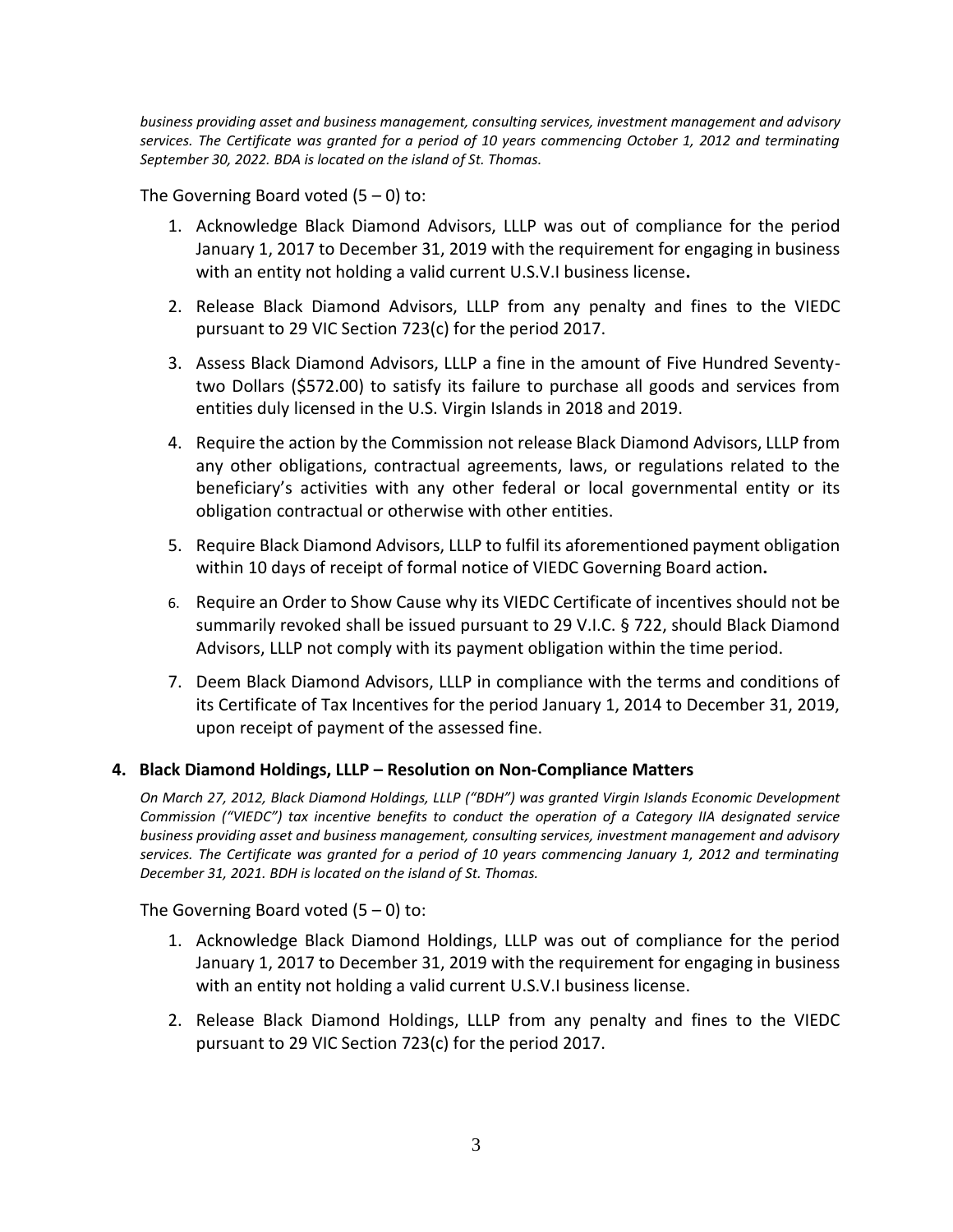- 3. Access Black Diamond Holdings, LLLP a fine in the amount of Five Hundred Seventytwo Dollars (\$572.00) to satisfy its failure to purchase all goods and services from entities duly licensed in the U.S. Virgin Islands in 2018 and 2019.
- 4. Require the action by the Commission not release Black Diamond Holdings, LLLP from any other obligations, contractual agreements, laws, or regulations related to the beneficiary's activities with any other federal or local governmental entity or its obligation contractual or otherwise with other entities.
- 5. Require Black Diamond Holdings, LLLP to fulfil its aforementioned payment obligation within 10 days of receipt of formal notice of VIEDC Governing Board action.
- 6. Require an Order to Show Cause why its VIEDC Certificate of incentives should not be summarily revoked shall be issued pursuant to 29 V.I.C. § 722, should Black Diamond Holdings, LLLP not comply with its payment obligation within the time period.
- 7. Deem Black Diamond Holdings, LLLP in compliance with the terms and conditions of its Certificate of Tax Incentives for the period January 1, 2014 to December 31, 2019, upon receipt of payment of the assessed fine.

## **5. Southern Trust Company, Inc. – Resolution on Non-Compliance Matters**

*On May 31, 2013, Southern Trust Company, Inc. ("Southern Trust") was granted tax incentives to conduct the operation of a Category IIA designated financial services business, providing extensive DNA database and to develop a datamining platform for the database to be available through the internet. Services included the development of financial and biomedical informatics. All clients were to be located outside the U.S. Virgin Islands. Southern Trust is located on the island of St. Thomas.*

*By letter dated December 11, 2019, Legal counsel to Southern Trust, requested voluntary termination of Southern Trust's VIEDC benefits effective December 31, 2019.*

The Governing Board voted  $(5 - 0)$  to:

- 1. Find Southern Trust Company, Inc. satisfied the 10 full-time employment requirement by the end of the sixth year of operations, January 31, 2019.
- 2. Find Southern Trust Company, Inc. provided medical, dental, and life insurance coverage but failed to substantiate that it contributed 100% to the medical, dental, and life insurance coverage as required by Special Condition Nos. 4 and 5 for the period January 1, 2018 to December 31, 2018, and require Southern Trust Company, Inc. to pay One Thousand Dollars (\$1,000.00), \$500 for Condition No. 4 and \$500 for Condition No. 5, to the Industrial Promotion Fund.
- 3. Find Southern Trust Company, Inc. provided a SEP-IRA but failed to substantiate that the employees each received a 3% employer match to their SEP-IRA plan as required by Special Condition No. 6. However, internal documents were reconciled to Southern Trust's tax returns showing that the contribution was made in total.
- 4. Find Southern Trust Company, Inc. failed to provide documentation to attest that employees were notified of Special Condition No. 10 (additional leave) for the period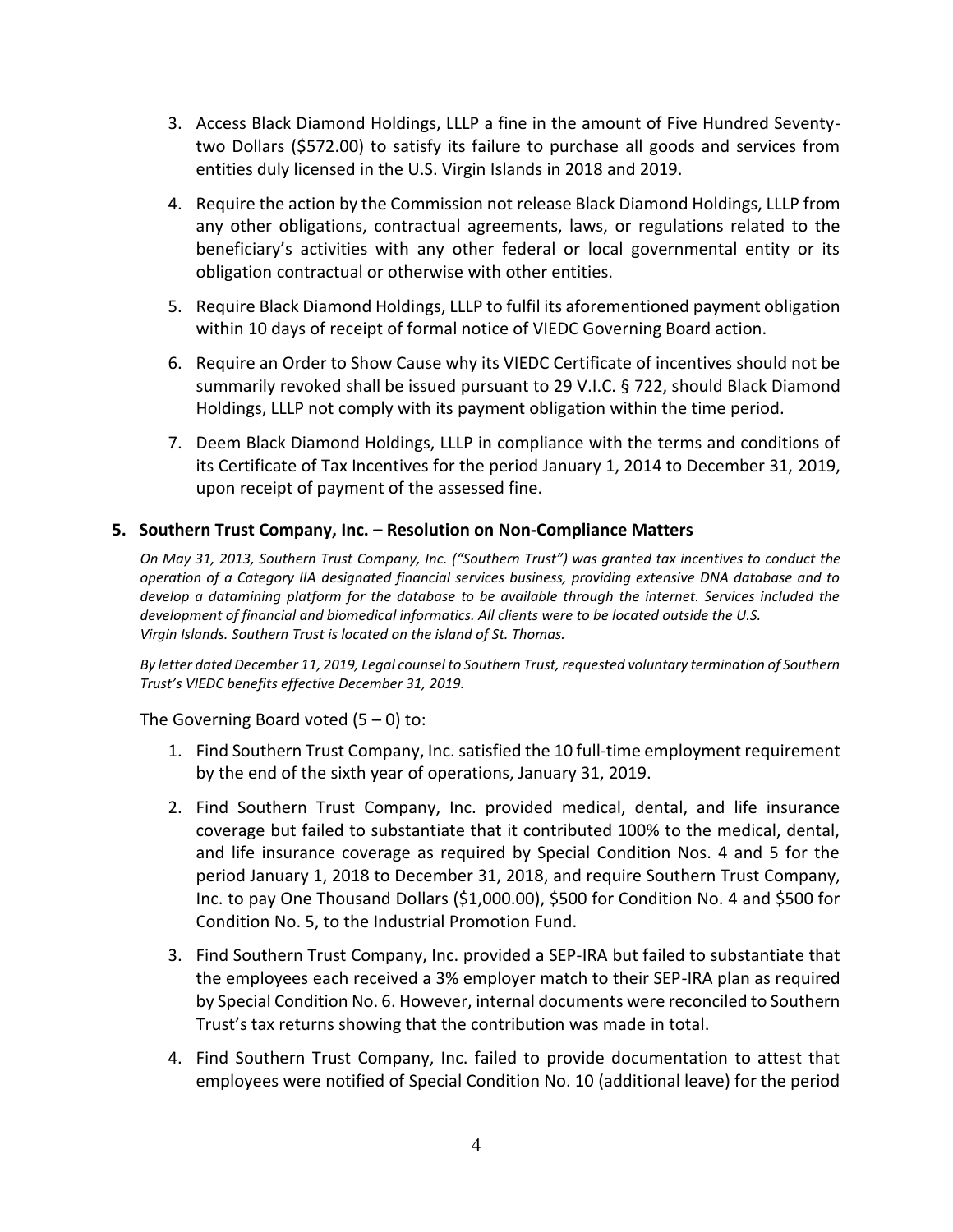January 1, 2018 to December 31, 2018, and require Southern Trust Company, Inc. to pay Five Hundred Dollars (\$500.00) to the Industrial Promotion Fund.

- 5. Find Southern Trust Company, Inc. failed to provide documentation substantiating compliance with Special Condition No. 12 (requirement that contractors purchase insurance from resident insurance companies) for the period January 1, 2018 to December 31, 2018 and require Southern Trust Company, Inc.to pay Five Hundred Dollars (\$500.00) to the Industrial Promotion Fund.
- 6. Require an Order to Show Cause why its VIEDC Certificate of incentives should not be summarily revoked shall be issued pursuant to 29 V.I.C. § 722, should Southern Trust Company, Inc. not comply with its payment obligations within the time period.
- 7. Grant Southern Trust Company, Inc. a termination of its Certificate of Tax Incentives pursuant to 29 V.I.C. § 719 (b) and (c) effective December 31, 2018 conditioned upon receipt of payment of all fees and fines assessed by the Board within 30 days of February 24, 2022.

# **6. Standard Pacific Capital Holdings, LLLP – Resolution on Non-Compliance Matters**

*On April 3, 2007, Standard Pacific Capital Holdings, LLLP ("Standard Pacific") was granted Virgin Islands Economic Development Commission ("VIEDC") tax incentive benefits to conduct the operation of a Category II Manufacturing and Assembly Business. UEIS manufactures and tests electronic assemblies tailored to the automotive, aerospace, military, medical, and semiconductor industries. Additionally, UEIS provides sales, marketing, support and product servicing component for itself and its clients. The VIEDC Certificate was granted for a period of 10 years commencing January 1, 2012 and terminating December 31, 2021. UEIS is located on the island of St. Thomas.*

*On March 15, 2021, UEIS filed a modification application with the VIEDC to take advantage of a longer benefit period as provided by Act No. 7651. UEIS commits to continue developing the skills of Virgin Islands residents by employing 10 full-time employees, and investing One Hundred Thousand Dollars (\$100,000.00) in the benefited business.*

The Governing Board voted  $($  - 0) to:

- 1. Find Standard Pacific Capital Holdings, LLLP did not provide documentation to support compliance with the investment requirement of the VIEDC Certificate of Tax incentives for the period January 1, 2006 to January 1, 2010.
- 2. Find Standard Pacific Capital Holdings, LLLP failed to comply with the annual charitable contribution requirement for the year 2008.
- 3. Qualify in-kind contribution totaling \$11,656.00 (\$1,400.00 -2008; \$10,256.00 2009) towards public school program and initiatives.
- 4. Qualify excess cash contributions substantiated as made in 2006 towards Standard Pacific Capital Holdings, LLLP's remaining shortfall of \$10,400.00 for 2008 general cash contribution and \$9,744.00 for 2009 public school programs and initiatives; and find Standard Pacific Capital Holdings, LLLP. in compliance with Special Condition No. 1 of its Certificate of Tax incentives for the period January 1, 2006 to January 1, 2010.